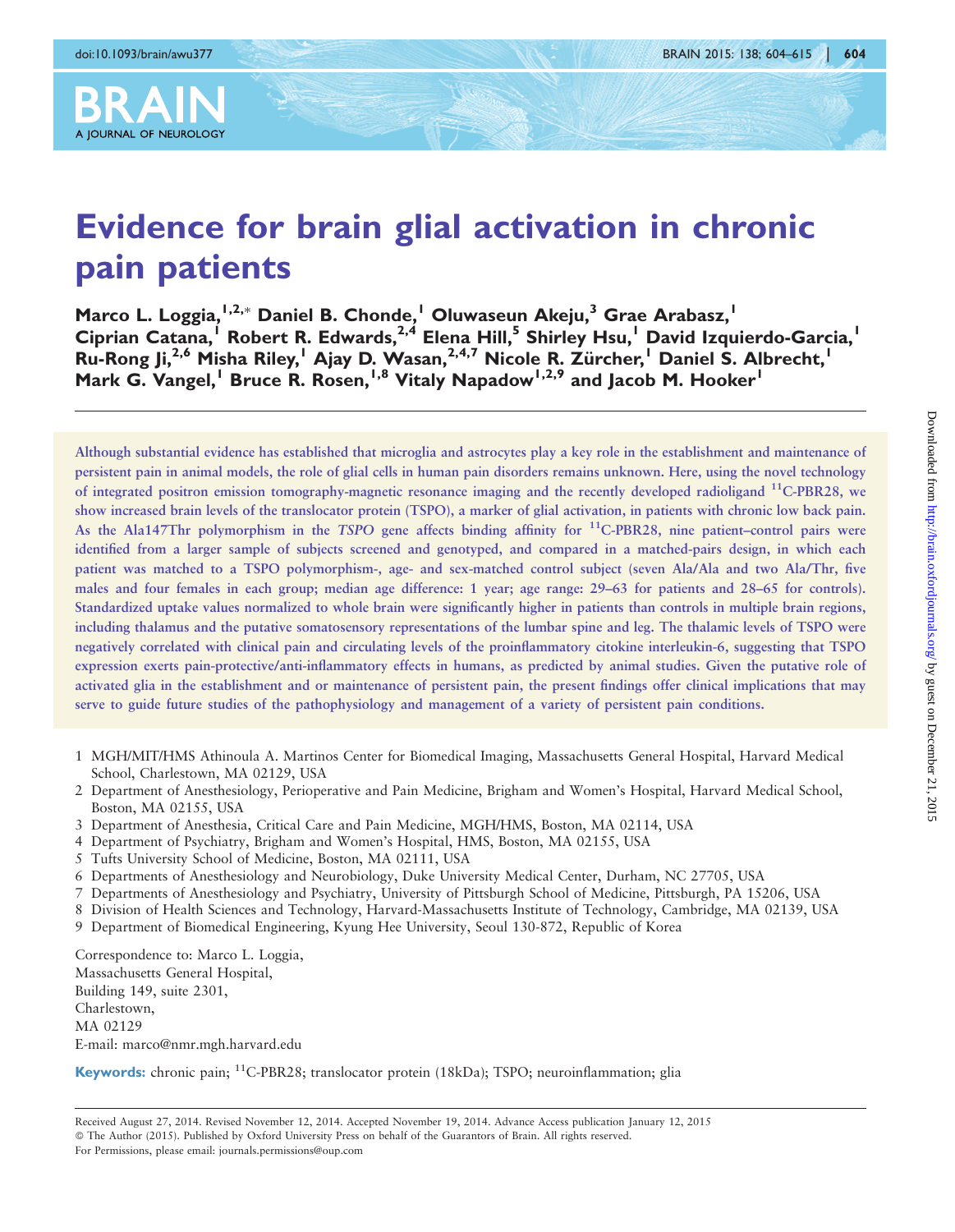### Introduction

Until recently, chronic pain has been thought to arise primarily from neuronal dysfunction within nociceptive pathways of the nervous system ([Hains and Waxman, 2006\)](#page-9-0). In the last decade, however, a paradigm shift has occurred in the field of pain neurobiology. Animal studies have clearly demonstrated that microglia and astrocytes in the CNS, as well as neuro-glial interactions, play a key role in the establishment and maintenance of persistent pain ([Tsuda](#page-10-0) et al[., 2003](#page-10-0); [Watkins](#page-10-0) et al., 2007; Calvo et al[., 2012](#page-8-0); [Ji](#page-9-0) et al[., 2013](#page-9-0)). Both microglia and astrocytes respond to pathological events in CNS, such as strokes, trauma or neurodegenerative diseases, by undergoing a series of cellular responses collectively known as 'glial activation' ([Gehrmann](#page-9-0) et al., 1995; Pekny et al[., 2014\)](#page-10-0). This response includes proliferation, morphological changes, increased or de novo expression of cell surface markers or receptors, and the production of cytokines and other inflammatory mediators. Normally, glial activation is an adaptive defensive mechanism that can contribute to handling acute stress, limiting tissue damage, and restoring homeostasis. However, when malfunctioning (and, in particular when it does not get resolved during the post-acute or early chronic stage after an injury event) (Rolls et al[., 2009\)](#page-10-0) glial activation can have deleterious effects, and turn into the primary pathogenic element ([Pekny and Pekna, 2014\)](#page-10-0). Several animal studies have now established that glial activation is a key contributing factor in persistent pain. It is well demonstrated that activated microglia and astrocytes can produce cytokines such as tumour necrosis factor alpha (TNFA) and interleukin 1 beta (IL1B), and these cytokines are thought to play an essential role in the pathogenesis of chronic pain [\(Watkins](#page-10-0) et al., 2007; [Uceyler and Sommer,](#page-10-0) [2012\)](#page-10-0). It has also been shown that TNFA and IL1B can directly modulate spinal cord synaptic transmission to induce central sensitization and enhance pain states ([Kawasaki](#page-9-0) et al., 2008). Moreover, the intraspinal injection of activated glia produces tactile allodynia, a hallmark of neuropathic pain, in naive rats (Tsuda et al[., 2003](#page-10-0)). Conversely, the injection of drugs inhibiting glial activation can inhibit, delay or reverse pain (Meller et al[., 1994](#page-10-0); [Watkins](#page-10-0) et al., 1997; Guo et al[., 2007](#page-9-0); [Okada-Ogawa](#page-10-0) et al[., 2009\)](#page-10-0). These observations, alongside other mounting evidence from laboratory models, suggest that chronic pain may result from gliopathy (Ji et al[., 2013](#page-9-0)).

In humans, some observations suggest that activated glia may contribute to the pathophysiology of chronic pain. For instance, post-mortem immunohistochemical studies in the spinal cord of patients with complex regional pain syndrome ([Del Valle](#page-9-0) et al., 2009) and HIV-related neuropathic pain (Shi et al[., 2012\)](#page-10-0), as well as CSF sampling in patients with fibromyalgia and chronic low back pain (LBP) (Brisby et al[., 1999](#page-8-0); [Kadetoff](#page-9-0) et al., 2012), support a role for glia in chronic pain. Despite these observations, however, no study has yet demonstrated *in vivo* glial activation in humans suffering from chronic pain. Clinically, acknowledging the role of glial activation in pain disorders holds significant promise for the improved diagnostic accuracy of pain disorders. It may also provide a biological basis for the assessment of existing treatments, and the development of novel ones.

In this study we tested the hypothesis that patients with chronic pain demonstrate *in vivo* activation of brain glia. To assess this hypothesis, we imaged the brain of individuals diagnosed with chronic LBP as well as pain-free healthy volunteers using a Siemens 3 T integrated positron emission tomography/magnetic resonance imaging (PET/ MRI) scanner and the recently developed PET radioligand, <sup>11</sup>C-PBR28 (Brown *et al.*, 2007; Briard *et al.*, 2008).<sup>11</sup>C-PBR28 binds to the translocator protein (18kDa) (TSPO), a protein upregulated in activated microglia and reactive astrocytes in animal models of pain ([Hernstadt](#page-9-0) et al., [2009](#page-9-0); Wei et al[., 2013](#page-10-0)), and a putative imaging biomarker of inflammation (Cagnin et al[., 2007\)](#page-8-0). In addition, as evidence suggests that proinflammatory cytokines are secreted by glial cells in various animal models of pain (Ji [et al](#page-9-0)., [2013](#page-9-0)), we assessed blood levels of interleukin 6 (IL6), IL1B and TNFA, and evaluated their association with our imaging findings.

### Materials and methods

### Study design

The study was conducted at the Athinoula A. Martinos Center for Biomedical Imaging at Massachusetts General Hospital. The protocol was approved by the Institutional Review Board and the Radioactive Drug Research Committee.

### **Subjects**

Nineteen patients diagnosed with chronic LBP for at least 2 years (either with or without radicular pain complaints) and 25 healthy controls with no history of chronic pain were initially screened to participate in the study. Individuals were excluded if they had any PET/MRI contraindications (including pregnancy, metallic implants, claustrophobia), had a history of major medical disorders, or were on benzodiazepines or blood thinners (see [Supplementary Table 1](http://brain.oxfordjournals.org/lookup/suppl/doi:10.1093/brain/awu377/-/DC1) for pain history and demographic information).

The Ala147Thr polymorphism in the TSPO gene predicts binding affinity for <sup>11</sup>C-PBR28, with the Ala/Ala, Ala/Thr and Thr/Thr genotypes being associated with high, mixed and low affinity binding, respectively (Owen et al[., 2012](#page-10-0); Kreisl et al[., 2013](#page-9-0); Yoder et al[., 2013\)](#page-11-0). Thus, all participants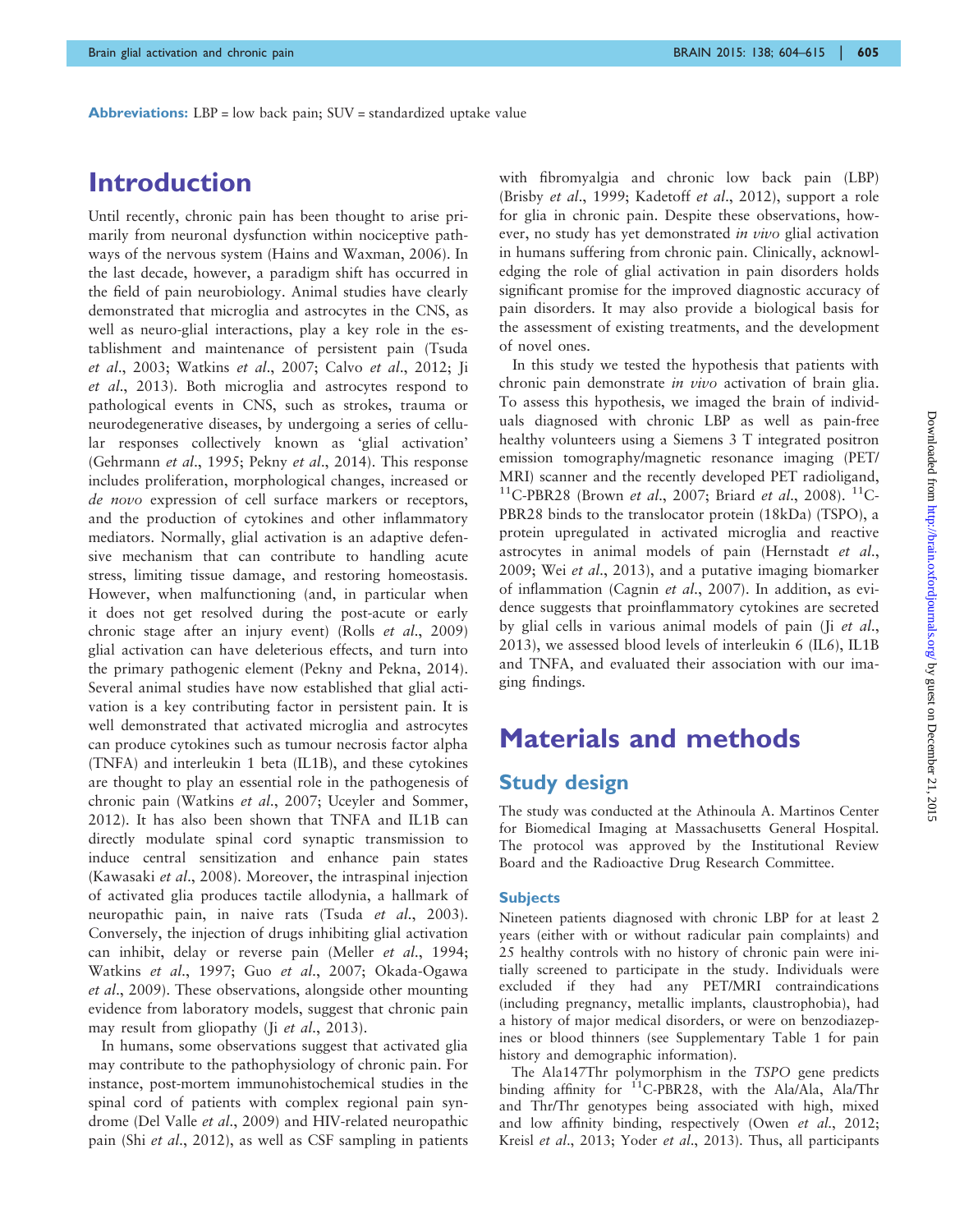were tested for this polymorphism and individuals with predicted low-binding affinity (Thr/Thr) were excluded. Given the effect of the TSPO polymorphism on binding affinity for  $^{11}$ C-PBR28, and the fact that the effects of sex and age on ligand binding are unknown, a matched-pairs design was adopted, in which each patient was matched to a TSPO polymorphism-, age- and sex-matched control. Of the 44 subjects initially screened, nine chronic LBP/control matching pairs (with two patients matching the same control) were identified among the initial pool, consisting of seven Ala/Ala and two Ala/Thr pairs, and five male and four female pairs, with a median age difference of 1 year [\(Supplementary Table 1](http://brain.oxfordjournals.org/lookup/suppl/doi:10.1093/brain/awu377/-/DC1)).

#### Screening visit

All participants considered potentially eligible after an initial phone screening were recruited to participate in a 2-h characterization and training visit. In this visit, venous blood was drawn in order to have all participants genotyped for the Ala147Thr TSPO polymorphism, and a urine test was performed to ensure that none of the subjects were on benzodiazepines, or taking illegal drugs. At the end of the visit, all participants completed the Beck Depression Inventory [\(Turner](#page-10-0) [and Romano, 1984;](#page-10-0) Geisser et al[., 1997](#page-9-0)) and the Hospital Anxiety and Depression Scale [\(Zigmond and Snaith, 1983\)](#page-11-0). In addition, the patients completed the McGill Pain Questionnaire (MPQ), short form [\(Melzack, 1987\)](#page-10-0).

#### Imaging visit

On a separate date, eligible participants were invited to participate in an imaging visit. At the beginning of the visit, venous blood was drawn to assess levels of circulating proin-flammatory cytokines: IL6, IL1B and TNFA ([Supplementary](http://brain.oxfordjournals.org/lookup/suppl/doi:10.1093/brain/awu377/-/DC1) [Table 2](http://brain.oxfordjournals.org/lookup/suppl/doi:10.1093/brain/awu377/-/DC1)). These specific proinflammatory cytokines were assessed because they are secreted by glial cells in various animal models of pain (Ji et al[., 2013](#page-9-0)).

Brain imaging was performed with a Siemens PET/MRI scanner (Catana et al[., 2008](#page-9-0)) consisting of a dedicated brain avalanche photodiode-based PET scanner operating in the bore of a 3 T whole-body magnetic resonance scanner equipped with an 8-channel head coil. The use of integrated PET/MRI allowed us to collect structural MRI simultaneously with the PET data. Patients were scanned with <sup>11</sup>C-PBR28, a recently developed TSPO radioligand that displays an 80-fold higher in vivo specific binding than the earlier generation TSPO radioligand  ${}^{11}C$ -(R)-PK11195 (Kreisl *et al.*, 2010).  ${}^{11}C$ -PBR28 was produced in-house using a procedure modified from the literature ([Imaizumi](#page-9-0) et al., 2007).

At the beginning of the imaging visit, we performed a series of magnetic resonance scans, including a multi-echo MPRAGE volume (repetition time/echo time 1/ echo time 2/ echo time 3/ echo time  $4 = 2530/1.64/3.5/5.36/7.22$  ms, flip angle = 7°, voxel size = 1 mm isotropic) for the purpose of anatomical localization, spatial normalization of the imaging data, as well as generation of attenuation correction maps [\(Izquierdo-Garcia](#page-9-0) et al[., 2014\)](#page-9-0). The radioligand was then injected as an intravenous bolus, with a median administered dose (interquartile range) of 11.2 (0.3) mCi for patients with chronic LBP and 11.2 (0.6) mCi for controls, and a median specific activity at time of injection of 2.7 (0.8) mCi/nmol for chronic LBP and 2.0 (1.2) mCi/nmol for controls (both values not significantly different across groups). PET data were acquired over the course of 90 min for all but two subjects (see below) and

stored in list-mode format. During the imaging visit, all subjects except one rated their level of pain using a verbal 0–100 numerical ratings scale (pain:  $0 = \text{`no pain'}, 100 = \text{`most intense}$ pain tolerable'). The remaining subject (a healthy volunteer) was scanned under a separate protocol, which did not call for ratings of pain before and after the functional runs (but was otherwise identical in the procedures and parameters of the imaging visit).

### Data analysis

Using in-house software, standardized uptake values (SUV; i.e. mean radioactivity/injected dose/weight) were computed for each subject. SUVs have been previously used as a measure of TSPO expression in both humans [\(Hirvonen](#page-9-0) et al., 2012; Fujita et al[., 2013\)](#page-9-0) and rodents (Shao et al[., 2013\)](#page-10-0). SUVs were computed voxel-wise from the 60–90 min post-injection PET data, except for two subjects (one patient and one control) for whom SUVs were computed from 72–89 min and 60–86 min, respectively, because of unavailability of the full 60–90 min frame. The two subjects matching these subjects with incomplete data were reconstructed with identical frame onset and duration for the group analyses, to ensure that differences in the PET framing scheme would not affect our results. To maximize accuracy in the reconstruction, SUVs were generated in a two-step iterative process. First, a preliminary SUV image was created for each subject using an attenuation correction map (mu-map) computed from the MPRAGE in its native space ([Izquierdo-Garcia](#page-9-0) et al., 2014). To account for motion that may have occurred between the time the MPRAGE and the 60–90 min PET data were acquired, a new mu-map was created from the MPRAGE registered to this temporary SUV map. This registration was performed using spmregister, a tool from the FreeSurfer suite [\(http://surfer.nmr.mgh.harvard.](http://surfer.nmr.mgh.harvard.edu) [edu\)](http://surfer.nmr.mgh.harvard.edu) (Dale et al[., 1999\)](#page-9-0) that performs a rigid-body registration of a functional volume to its relative FreeSurfer anatomical volume with Normalised Mutual Information using spm\_coreg from the SPM suite [\(http://www.fil.ion.ucl.ac.uk/spm/\)](http://www.fil.ion.ucl.ac.uk/spm/) ([Friston, 2003\)](#page-9-0). A final SUV map was created using this new mu-map, now well in register with the 60–90 min PET data. SUV maps were then normalized to MNI space using nonlinear registration (FNIRT, from the FSL suite; FMRIB's Software Library, version 4.1.9, [www.fmrib.ox.ac.uk/fsl/\)](www.fmrib.ox.ac.uk/fsl/) (Smith et al[., 2004](#page-10-0)). Spatially-normalized SUV images were then spatially smoothed (full-width at half-maximum = 8 mm) to improve signal-to-noise ratio, and intensity-normalized to a mean of 1 (SUVRs) in order to account for global signal differences across subjects, such as those introduced by differences in the Ala147Thr polymorphism, which affects global binding affinity.

Although the subjects scanned were carefully selected from a larger sample size to match for genetic and demographic factors, the size of our final sample was relatively small. For this reason, imaging and behavioural group comparisons were performed using non-parametric testing. As glial activation has been postulated to spread transynaptically from the site of an injury, following the lesioned neural pathways [\(Banati, 2003\)](#page-8-0), we hypothesized that in patients with chronic LBP glial activation would be detected in early pain processing regions, as they are most proximal to the pathological sites in the back (e.g. spinal cord/nerve roots). Thus, a thalamus-targeted region of interest analysis was first performed to test this regionally-specific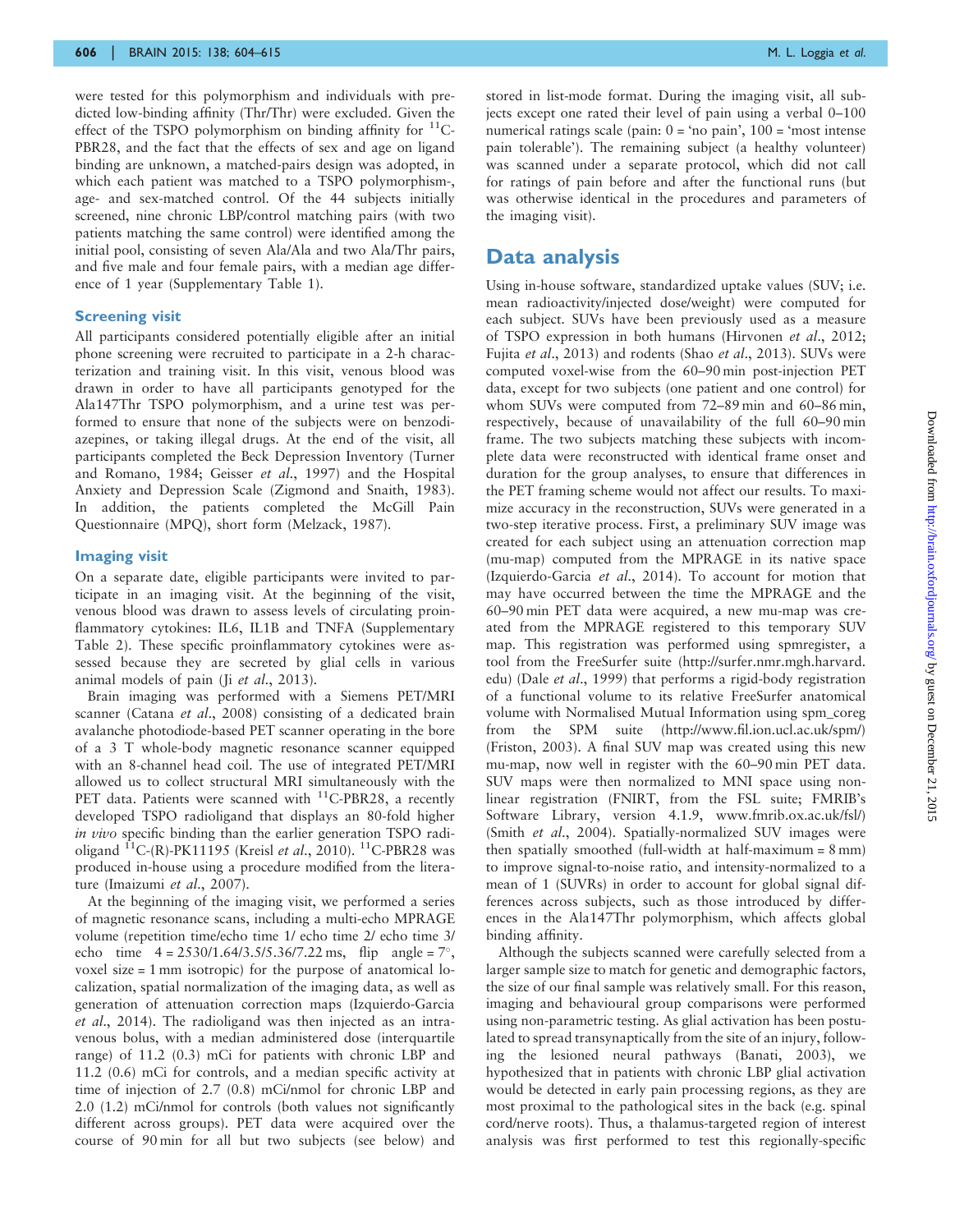hypothesis. In this analysis, a matched-pairs test (sign test) was performed on the mean SUVRs extracted from the voxels within the right and left thalamus labels of the Harvard-Oxford Subcortical Structural Atlas (Centre for Morphometric Analyses, [http://www.cma.mgh.harvard.edu/fsl\\_atlas.html](http://www.cma.mgh.harvard.edu/fsl_atlas.html)), thresholded at the arbitrary value of 30.

We then performed a whole-brain, voxel-wise, matched-pairs analysis with the purpose of identifying (i) which thalamic subregion would be driving the effect in the region of interest analyses (if any was detected); and (ii) additional regions of glial activation within the entire brain. This analysis was conducted using the non-parametric randomize tool from the FSL suite [\(Nichols and Holmes, 2002](#page-10-0)), with 10 000 permutations and 5 mm variance smoothing (which increases power with smaller sample sizes: [http://fsl.fmrib.ox.ac.uk/fsl/fslwiki/](http://fsl.fmrib.ox.ac.uk/fsl/fslwiki/Randomise/UserGuide) [Randomise/UserGuide\)](http://fsl.fmrib.ox.ac.uk/fsl/fslwiki/Randomise/UserGuide). Finally, as exposure to opioids may also lead to a glial reaction per se [\(Watkins](#page-10-0) et al., 2009), we performed the same SUVR group analysis after the exclusion of the data from the two patients on opioids (and their matching controls; seven versus seven), and limited our search to significant clusters from the original analysis. In all cases, whole-brain voxel-wise group comparisons maps were thresholded using threshold-free cluster enhancement [\(Smith and](#page-10-0) [Nichols, 2009\)](#page-10-0), using a corrected threshold of  $P = 0.05$ . For both region of interest and whole-brain voxel-wise analyses, the comparison of nine patient-control pairs was repeated (for consistency sake) in two separate matched-pairs analyses, each using one of the two patients matched to the same control. In the voxel-wise analyses, we first performed a whole-brain search using the data from the patient that best matched the control in terms of age; subsequently the voxel-wise analyses were repeated using the data from the other patient, limiting our search to significant clusters from the first analysis.

Group comparison of behavioural and blood data was performed using the non-parametric sign test or, where applicable, the Fisher's exact test. These analyses were performed using Statistica v.10 (StatSoft). For the exploratory assessment of the relation between imaging and behavioural/blood measures, it was necessary to assess the association between imaging and clinical parameters, adjusting for the TSPO polymorphism. We did this by using multiple regression analysis. To be consistent in our use of non-parametric methods, we used a non-parametric regression method, Generalized Additive Models. To display the relationship between variables in scatter plots, we computed residuals adjusting for the effect of genotype. We performed these analyses using the gam library in the R statistics package ([http://](http://www.R-project.org) [www.R-project.org\)](http://www.R-project.org). Statistical significance was determined by thresholding at  $P = 0.05$ .

# **Results**

### Higher brain TSPO levels in patients with chronic LBP

In the thalamic region of interest analysis,  ${}^{11}$ C-PBR28 SUVs, normalized to whole brain, (SUVRs) were significantly higher in patients with chronic LBP than controls (left thalamus:  $P \le 0.01$ ; right thalamus:  $P \le 0.05$ ; [Fig. 1A](#page-4-0)). The voxel-wise distribution of thalamic SUVRs [\(Fig. 1](#page-4-0)B) revealed that in control subjects non-zero median voxel counts were observed only below values of 1.4, whereas in patients with chronic LBP a substantial number of voxels demonstrated values higher than 1.4 in both hemispheres (medians: 57.5 and 64 in the left and right thalamus, respectively).

The examination of individual thalamic SUVRs ([Fig. 1C](#page-4-0)) shows that, strikingly, each patient exhibited higher SUVRs than his/her age- sex- and TSPO genotype-matched control in the thalamus. In all patients, the areas of maximal TSPO levels were consistently localized in dorsomedial subregions of the thalamus, as illustrated by the 3D rendering [\(Fig. 1](#page-4-0)C).

In the whole-brain voxel-wise analyses, SUVRs were significantly higher in thalamus, pre- and postcentral gyri and paracentral lobule ([Fig. 2](#page-5-0) and [Supplementary Table 3](http://brain.oxfordjournals.org/lookup/suppl/doi:10.1093/brain/awu377/-/DC1)). The peak group difference was observed in left thalamus, consistent with the mediodorsal nucleus. There were no brain regions for which the healthy controls showed statistically higher SUVRs than the patients with chronic LBP. When examined at the exploratory threshold of  $P < 0.01$  uncorrected for multiple comparisons ([Supplementary Fig. 1\)](http://brain.oxfordjournals.org/lookup/suppl/doi:10.1093/brain/awu377/-/DC1), additional regions demonstrated higher SUVRs in chronic LBP than controls, including insulae, middle cingulate cortex, ventromedial prefrontal cortex, posterior cingulate cortex, supplementary motor area and basal ganglia. Moreover, excluding the two patients on opioids (and their matching controls), yielded similar results ([Supplementary Table 4](http://brain.oxfordjournals.org/lookup/suppl/doi:10.1093/brain/awu377/-/DC1)). Thus, while exposure to opioids may also lead to a glial reaction [\(Watkins](#page-10-0) et al., 2009), our results do not seem to be confounded by opioid intake.

### TSPO expression as a protective mechanism?

In the patients, 11C-PBR28 imaging metrics, corrected for genotype, were negatively associated with pain outcome measures [\(Fig. 3](#page-6-0)A–C) and circulating levels of IL6 ([Fig. 3D](#page-6-0)). First, the number of thalamic voxels with a SUVR value  $> 1.4$ was negatively associated with pain levels at the time of scan and the total score on the McGill Pain Questionnaire  $(P < 0.05)$ , but not with IL6 or TNFA levels (*P*-values  $> 0.3$ ). Second, the average SUVRs extracted from the thalamic cluster statistically significant in the voxel-wise analysis were negatively associated with levels of IL6 ( $P < 0.05$ ), but not with TNFA levels  $(P = 0.38)$ . The association of thalamic [11C]PBR28 SUVR with the McGill Pain Questionnaire total scores was negative, but did not reach statistical significance  $(P = 0.11)$ . No association was observed between this imaging metric and pain levels during the scan  $(P = 0.25)$ . In all subjects, IL1B levels were below the detection threshold, and therefore the association between imaging and IL1B data could not be assessed.

### **Discussion**

Our study demonstrates the occurrence of glial activation, as measured by an increase in  $^{11}$ C-PBR28 binding, in the brain of patients with chronic pain. Increased tracer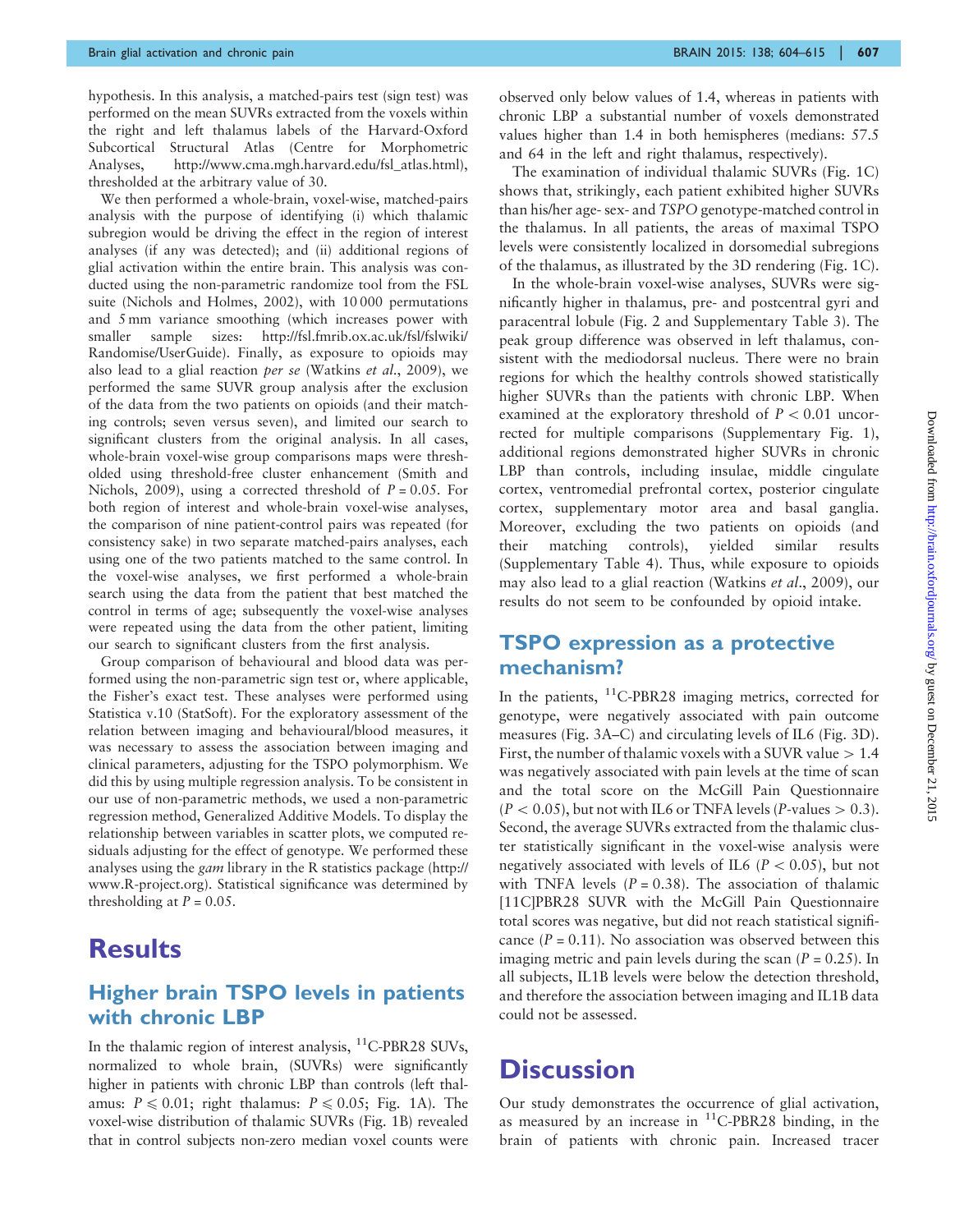

<span id="page-4-0"></span>

Figure 1 Evidence for glial activation in the thalamus of chronic LBP patients. (A) Boxplots are presented for the mean <sup>11</sup>C-PBR28 SUVRs extracted for all 10 patients with chronic LBP and nine control subjects from the thalamic regions of interest

binding was observed most prominently in the thalamus, and with remarkable across-subject consistency (Fig. 1C).

Within the primary somatosensory and motor cortices (S1/M1) the SUVRs were higher in the putative sensorimotor representations of the lumbar spine [in the postcentral gyrus; [Boendermaker](#page-8-0) et al. (2014), and leg (in the paracentral lobule); Loggia et al[. \(2012\)\]](#page-10-0). This spatial pattern is consistent with the majority of patients suffering from pain in the lower back and leg(s), and is suggestive of somatotopically organized glial activation in S1/M1 (which in turn is also consistent with the observation that spinal glial activation generally follows somatotopic boundaries after unilateral spared nerve injury in rats) [\(Beggs and Salter, 2007\)](#page-8-0).

In the last decade, animal research has led to the increased recognition of the importance of glial cells (such as microglia and astrocytes), and their interaction with neuronal cells, in the pathogenesis of pain conditions (Tsuda et al[., 2003](#page-10-0); [Watkins](#page-10-0) et al., 2007; [Calvo](#page-8-0) et al., [2012;](#page-8-0) Ji et al[., 2013](#page-9-0)). For instance, nerve injury induces a profound activation and proliferation of spinal microglia (Liu et al[., 2000;](#page-10-0) [Beggs and Salter, 2007](#page-8-0); [Echeverry](#page-9-0) et al[., 2008](#page-9-0); Beggs et al[., 2012; Calvo and Bennett, 2012\)](#page-8-0) and the upregulation of a variety of receptors in these cells, such as the adenosine triphosphate (ATP) receptor P2RX4 (also known as  $P2X_4$ ) (Tsuda *et al.*, 2003) and the chemokine receptor CX3CR1 (Verge et al[., 2004](#page-10-0)), which induce hyperalgesia. Activated microglial cells produce inflammatory mediators, including proinflammatory cytokines and brain-derived neurotrophic factor (BDNF; [Coull](#page-9-0) et al., [2005; Ji and Suter, 2007](#page-9-0)) that activate or sensitize nociceptive neurons. The intrathecal injection of activated microglia produces tactile allodynia in naive rats, suggesting that microglial activation is sufficient to induce pain sensitization (Tsuda et al[., 2003](#page-10-0)). Finally, pharmacological inhibition of microglial activation prevents or delays neuropathic pain [\(Raghavendra](#page-10-0) et al., 2003; [Ledeboer](#page-9-0) et al., 2005). Similar to microglia, astrocytes have been shown to have a role in the induction and maintenance of pain sensitization (Ji et al[., 2006;](#page-9-0) [Ren and Dubner, 2010](#page-10-0); Ji et al[., 2013](#page-9-0)). For instance, in trigeminal models of inflammatory hyperalgesia (Guo et al[., 2007\)](#page-9-0) or following trigeminal nerve injury [\(Okada-Ogawa](#page-10-0) et al., 2009), astrocytes exhibit hypertrophy, and express enzymes, such as nitric oxide

#### Figure 1 Continued

(insert). The P-values refer to matched-pairs analyses (sign test) performed using nine chronic LBP-control matching pairs. The analyses were repeated twice, each time using one of the two patients matching the same control, with statistically significant results in both analyses. \*P < 0.05, \*\*P < 0.01. (B) Voxel-wise distribution of thalamic SUVRs, showing that patients with chronic LBP have a substantial number of voxels at values  $\geq 1.4$  (green arrows), whereas controls have a median voxel count of 0. (C) Individual thalamic SUVRs are presented as axial sections (left), and 3D rendering of values higher than the threshold of 1.4 (right). Each row displays SUVRs for each patient-control matched pair. TSPO polymorphism (Ala/Ala or Ala/Thr) is indicated.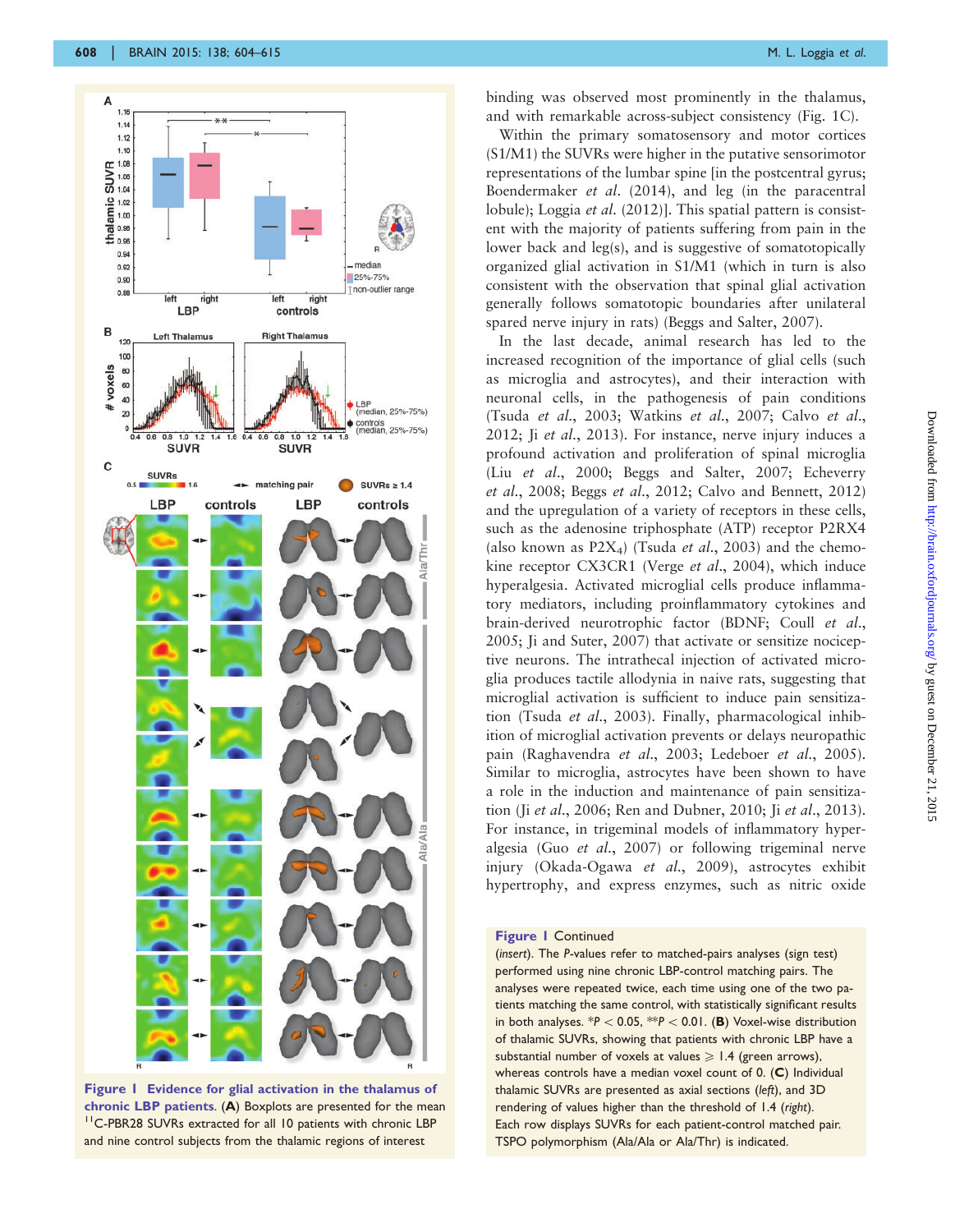<span id="page-5-0"></span>

Figure 2 Whole-brain voxel-wise analyses. (A) Median SUVR map from healthy controls ( $n = 9$ ) and patients with chronic LBP ( $n = 10$ ) are presented. Matched-pairs tests (nine versus nine) revealed significantly higher TSPO levels in patients, in thalamus, pre- and postcentral gyri, and paracentral lobule ( $P < 0.05$  corrected for multiple comparisons; permutation testing, 10 000 permutations). As two patients were matching the same controls, the analyses were performed first using the patient best matching the control. A second analysis was performed using the other patient, limiting our search to significant clusters from the first analysis, with identical results. (B) Boxplots for each of the four regions demonstrating statistically higher SUVRs in patients are shown for illustrative purposes. postc. = postcentral; g. = gyrus; parac. lob. = postcentral lobule; prec. = precentral.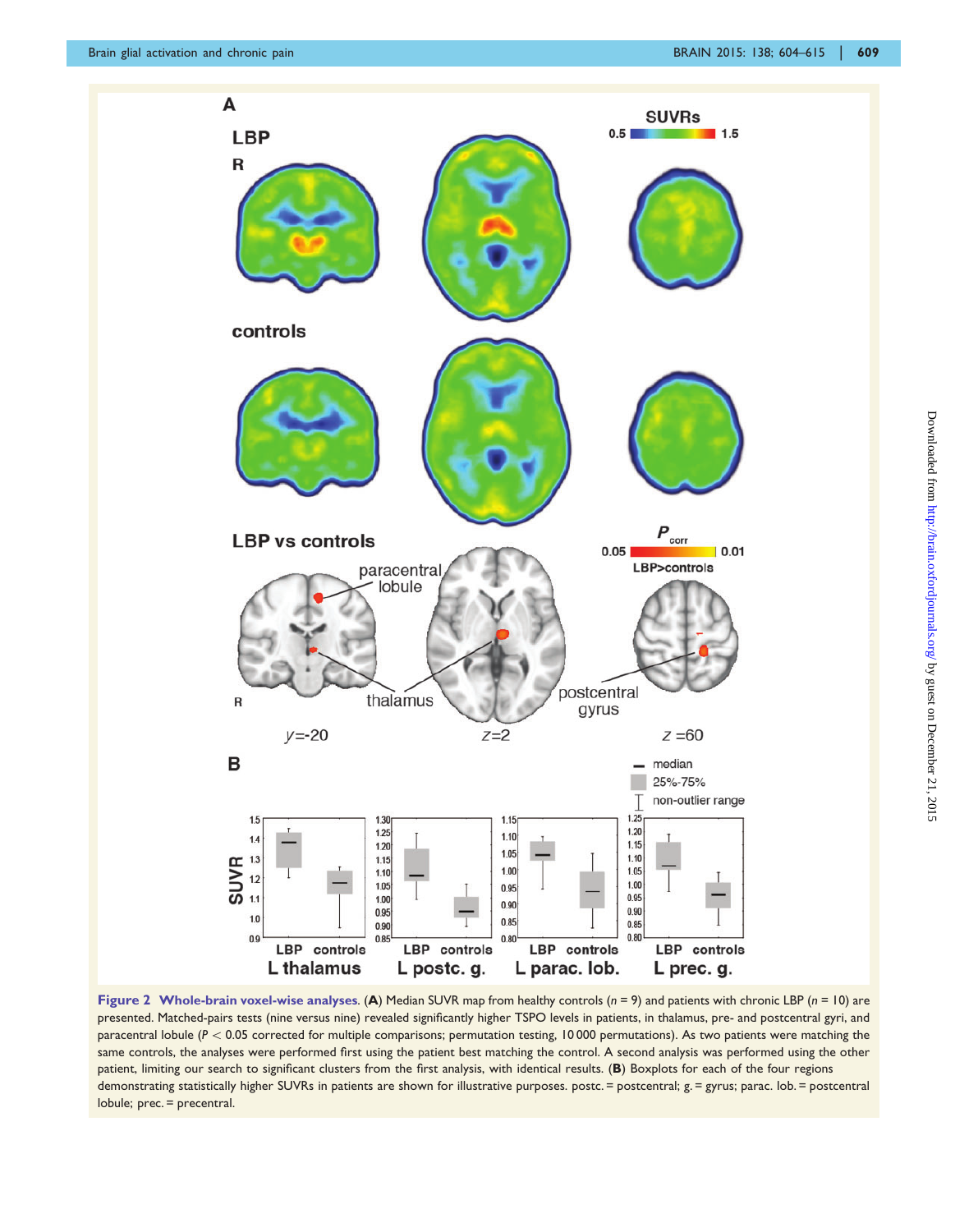<span id="page-6-0"></span>

Figure 3 Anti-inflammatory and anti-nociceptive role of TSPO. SUVRs were negatively associated with pain outcomes (A–C) and blood levels of interleukin-6 (D). The scatterplots show the residuals adjusting for the effect of genotype. MPQ = McGill Pain Questionnaire.

synthase (Meller *et al.*, 1994), as well as inflammatory mediators, such as the proinflammatory cytokine IL1B [\(Guo](#page-9-0) et al[., 2007\)](#page-9-0) and chemokines such as CXCL2 [\(Chen](#page-9-0) et al., [2014](#page-9-0)), that contribute to hyperalgesia and allodynia. Thermal and mechanical hyperalgesia are inhibited or attenuated by the injection of agents that disrupt either astroglial function (such as fluorocitrate, a glial metabolic inhibitor) (Meller et al[., 1994; Watkins](#page-10-0) et al., 1997; [Guo](#page-9-0) et al[., 2007;](#page-9-0) [Okada-Ogawa](#page-10-0) et al., 2009), or the action of glial products (such as IL1 receptor antagonists) [\(Watkins](#page-10-0) et al[., 1997](#page-10-0)). Taken together, these studies demonstrate that microglia and astrocytes play an important role in the pathogenesis of persistent pain in animals.

Although a plethora of animal studies has demonstrated that glial cells are involved in the establishment and maintenance of persistent pain, no study has previously demonstrated *in vivo* glial activation in humans suffering from chronic pain. Our observations have several potential implications. Firstly, they provide a rationale for exploring the role of glia as therapeutic target for chronic pain. In animals, drugs that reduce glial activation (e.g. propentofylline

and minocycline) have been found to potently inhibit proinflammatory cytokines, thereby suppressing the development of neuropathic pain ([Mika, 2008](#page-10-0); [Leblanc](#page-9-0) et al., 2011). Importantly, some of these molecules are already FDA approved to treat human conditions of different aetiologies and testing for new, chronic pain-related indications would therefore be immediately possible. Two recent clinical trials (8- and 12-weeks long, respectively) have indicated that low-dose naltrexone (LDN) may have a clinically beneficial impact on fibromyalgia pain [\(Younger and Mackey, 2009](#page-11-0); [Younger](#page-11-0) et al., 2013). As LDN is thought to produce antiinflammatory effects mainly by antagonizing the activity of glial cells ([Mattioli](#page-10-0) et al., 2010), these studies suggest that glial modulators may be beneficial for fibromyalgia and perhaps other subgroups of chronic pain patients. On the other hand, it should be noted that some clinical trials have had negative results. A recent clinical trial assessing the efficacy of propentophylline to reduce pain in post-herpetic neuralgia was negative ([Landry](#page-9-0) et al., 2012). Another study suggested that perioperative minocycline administration did not improve persistent pain after lumbar discectomy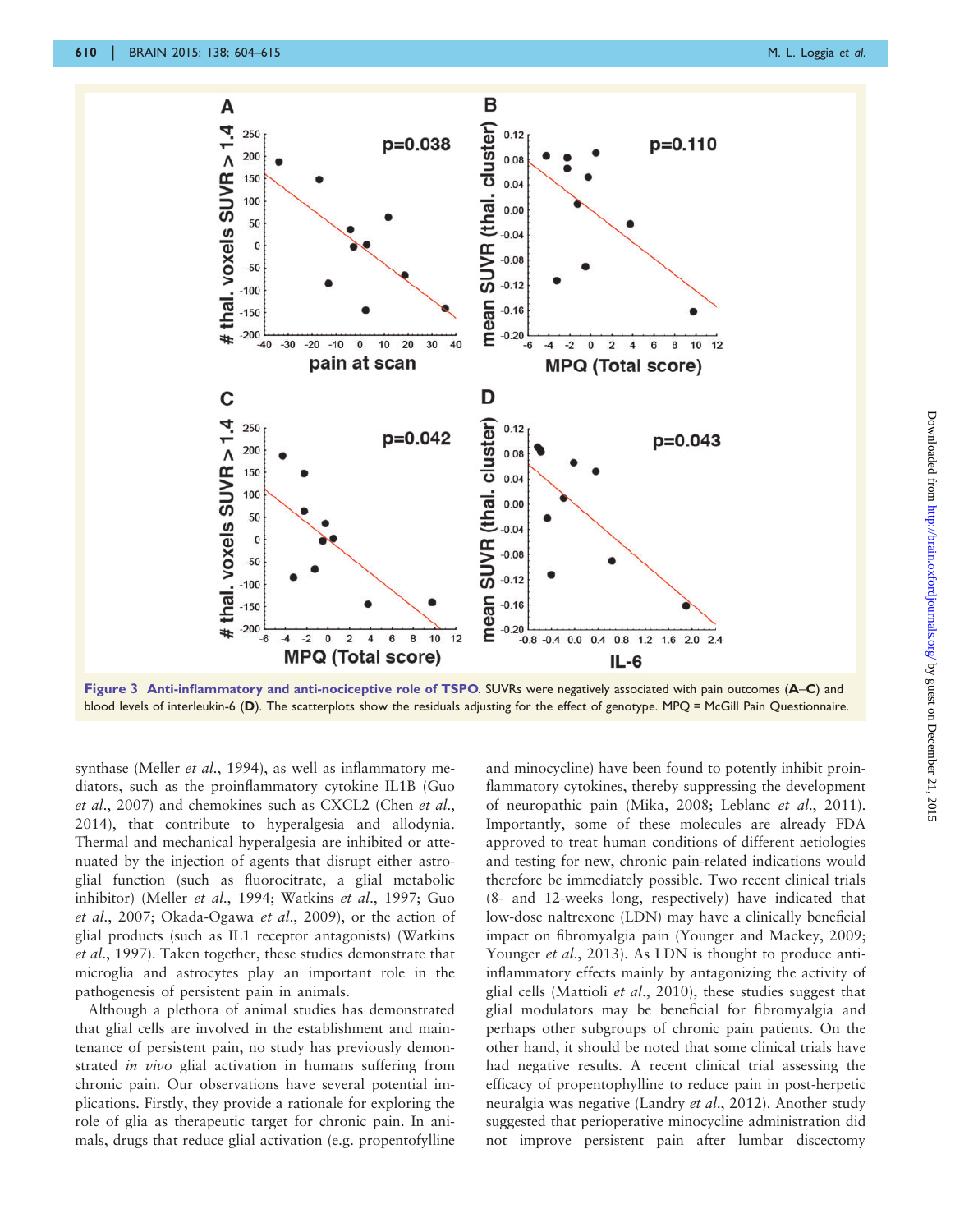([Martinez](#page-10-0) et al., 2013). However, methodological concerns with these studies ([Watkins](#page-10-0) et al., 2012) limit the significance of these negative study outcomes. In particular, the duration of trial design was unusually short in both studies. In the former study, propentophylline was administered for 4 weeks, and in the latter minocycline was administered peri-operatively for only 8 days, in both cases a significantly shorter duration than 12 weeks, as is more typically adopted in clinical trials. Moreover, as studies have shown that it is easier to prevent than reverse neuropathic pain using glial modulators ([Raghavendra](#page-10-0) et al., 2003), longer trial durations may be needed to achieve therapeutic efficacy [\(Watkins](#page-10-0) et al., 2012). Other factors may also contribute to explain the negative results in these trials, including the dosage and potential interaction with other drugs or food intake (which may not have allowed for the drug to reach CNS sites at meaningful levels), or the choice of patient population (particularly for the propentofylline trial, as the preclinical evidence in support of a role for glia in post-herpetic neuralgia is more tenuous than in other chronic pain conditions) [\(Watkins](#page-10-0) et al., 2012).

The possibility to image pain-related glial activation in vivo, which we document in the present study, may help to identify patients most likely to benefit from this therapeutic approach, and to identify optimal treatment duration or dosage. Given the putative role of activated glia in many challenging issues associated with pain management, such as the induction of opioid-induced hyperalgesia and tolerance ([Eidson and Murphy, 2013](#page-9-0); Ferrini et al[., 2013](#page-9-0)), the present findings offer clinical implications that may serve to guide future studies of the pathophysiology and management of a variety of persistent pain conditions.

In this study, glial activation was assessed using brain levels of TSPO, formerly called peripheral benzodiazepine receptor (Banati et al[., 1997;](#page-8-0) [Papadopoulos](#page-10-0) et al., 2006). As experimental animal models and human post-mortem studies of CNS disorders have reliably shown concomitant and co-localized increases in TSPO expression and markers for activated astrocytes and/or microglia, TSPO expression is widely acknowledged as a marker of glial activation in CNS injury and disease. For instance, co-localization of glial activation and TSPO upregulation was observed in rodent models of experimental autoimmune encephalomyelitis, in rodent models of multiple sclerosis, as well as in human multiple sclerosis lesions [\(Vowinckel](#page-10-0) et al., 1997; Banati et al[., 2000;](#page-8-0) Chen et al[., 2004](#page-9-0); [Chen and Guilarte,](#page-9-0) [2006;](#page-9-0) Ji et al[., 2008; Cosenza-Nashat](#page-9-0) et al., 2009; [Abourbeh](#page-8-0) et al., 2012), in non-human primate models of HIV encephalitis (Venneti et al[., 2007](#page-10-0); [Cosenza-Nashat](#page-9-0) et al[., 2009](#page-9-0)), as well as in human HIV encephalitis ([Cosenza-Nashat](#page-9-0) et al., 2009), in both human postmortem and experimental rodent models of ischaemia (Rojas et al[., 2007](#page-10-0); [Cosenza-Nashat](#page-9-0) et al., 2009; [Martin](#page-10-0) et al[., 2010\)](#page-10-0) and Alzheimer's disease (Ji et al[., 2008](#page-9-0); [Cosenza-Nashat](#page-9-0) et al., 2009; Gulyas et al[., 2009\)](#page-9-0), and in rodent models of ethanol and trimethyl neurotoxicity ([Kuhlmann and Guilarte, 2000;](#page-9-0) Maeda et al[., 2007](#page-10-0)).

More pertinent to our study, TSPO was upregulated in spinal astrocytes and microglia in Complete Freund's Adjuvant (CFA)-induced monoarthritis of the tibio-tarsal joint [\(Hernstadt](#page-9-0) et al., 2009) and following L5 spinal nerve ligation pain (Wei et al[., 2013\)](#page-10-0). Given these observations, the increased  $^{11}$ C-PBR28 levels we observed in patients with chronic pain can be interpreted as evidence of glial activation. Interestingly, the involvement of glial subtypes in neuroinflammatory responses seems to depend on the time course of disease. In several animal models, initial TSPO upregulation following acute CNS insult is accompanied by a predominantly microglial response that typically peaks and begins dissipating several days to weeks after injury. This rapid microglial response is paralleled by a delayed but steadily increasing astrocytic component ([Kuhlmann and Guilarte, 2000](#page-9-0); Chen et al[., 2004; Chen](#page-9-0) [and Guilarte, 2006](#page-9-0); Martin et al[., 2010](#page-10-0); Liu et al[., 2014\)](#page-10-0). Human post-mortem data seem to corroborate this phasedependent glial contribution: in acute multiple sclerosis lesions, microglia and macrophages represent most TSPO + cells, whereas astrocytes are the dominant TSPO + cells in chronic, silent lesions [\(Cosenza-Nashat](#page-9-0) et al., 2009). Because our patients suffered from years of pain, it is plausible that astrocytes provided a significant contribution to the increased PET signal observed in our data.

Although TSPO is a marker of activated glia, a phenomenon thought to be responsible for the amplification of pain signals within the CNS (Ji et al[., 2013\),](#page-9-0) TSPO expression itself has been shown in animals to exert inhibitory effects on neuroinflammation (Wei et al[., 2013](#page-10-0); Bae et al[., 2014;](#page-8-0) Wang *et al.*, 2014), and to promote recovery from neuro-pathic pain (Wei et al[., 2013](#page-10-0)), likely through the stimulation of steroidogenesis ([Batarseh and Papadopoulos, 2010;](#page-8-0) Wei et al[., 2013](#page-10-0)). In fact, studies suggest that one of the functions of TSPO in activated glia is to limit the magnitude of inflammatory responses after their initiation [\(Wang](#page-10-0) et al[., 2014](#page-10-0)). Our observation that  $^{11}$ C-PBR28 SUVRs negatively correlate with levels of the circulating proinflammatory cytokine IL6 and pain further corroborate the hypothesis that TSPO expression has anti-inflammatory and pain-protective effects. The negative correlations found in our study therefore support the contention that TSPO ligands may be a novel therapeutic target for the treatment of pathological pain (Wei et al[., 2013\)](#page-10-0), as previously sug-gested for a variety of conditions ([Rupprecht](#page-10-0) et al., 2009, [2010](#page-10-0)). As TSPO expression is upregulated in activated glia and was found to negatively correlate with peripheral cytokines and pain in our study, low levels of TSPO might be interpreted differently between groups. For example, in healthy volunteers, low levels could simply reflect low levels of glial activation. On the other hand, patients with chronic pain exhibiting lower TSPO levels may have impairments in TSPO expression in activated glia, and therefore in their ability to limit the glial responses after their initiation. Clearly, additional studies are required to elucidate the relationship between  $^{11}$ C-PBR28 and peripheral markers of inflammation, particularly as peripheral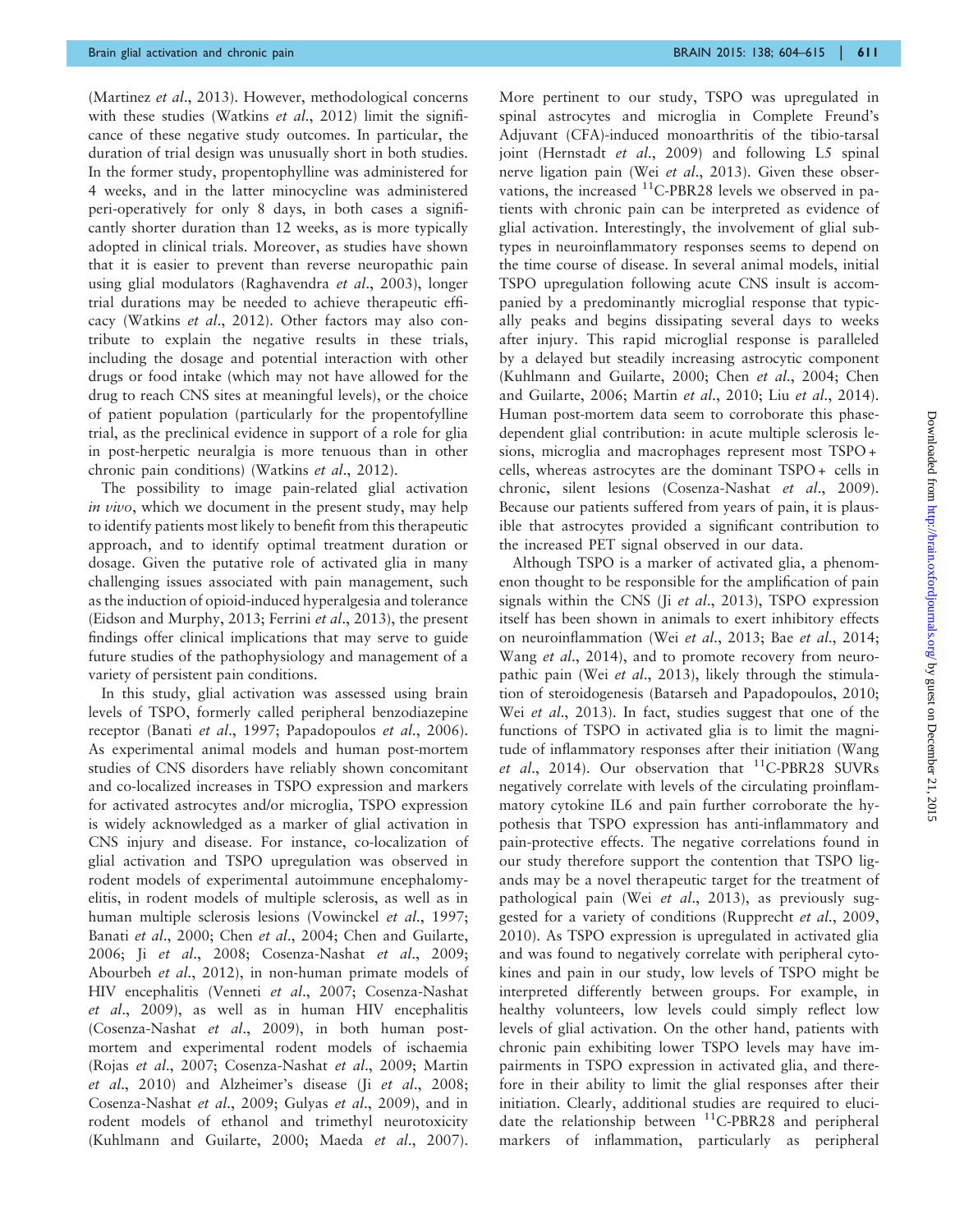<span id="page-8-0"></span>cytokine levels are often found to be decoupled from those within the CNS (Bromander et al., 2012).

Future studies, including some currently already underway in our laboratory, will need to determine whether different pain populations present differences in the spatial distribution of glial activation. The discovery of 'glial signatures' of chronic pain states might lead to the identification of objective imaging markers that could (i) complement the patient's subjective assessment and other measures (e.g. quantitative sensory testing) to guide clinical practice; and (ii) reduce the patient heterogeneity which has traditionally led to poor signal-to-noise ratios in most clinical drug evaluation studies ([Gomez-Mancilla](#page-9-0) et al., 2005). Finally, as glial cells respond to very subtle changes in their microenvironment that even precede pathological changes that are detectable histologically [\(de Vries](#page-10-0) et al., 2006; Cagnin et al., 2007), glial activation might be an early marker of the alterations that have been shown to occur in the brains of chronic pain patients [\(Tracey and Bushnell,](#page-10-0) [2009](#page-10-0)). This might allow early identification of individuals at risk of transitioning from acute to chronic pain, thus optimizing treatment strategies.

In sum, our findings demonstrate a role of glia in human pain disorders, support the role of the assessment of glial activation and TSPO expression in selective brain areas as an imaging marker and potential treatment target for chronic pain disorders in humans.

# Acknowledgements

We would like to thank Patricia McCarthy, Nancy Shearer and the Massachusetts General Hospital Clinical Research Centre for providing nursing support, Drs Douglas Greve, Marc Normandin, Nicolas Guehl and Jean Logan for help with data processing, Dr Julie Price for helpful comments, Dr Nazem Atassi for sharing imaging resources, Drs Randy Gollub and Alexander Guimaraes for their help with obtaining informed consent, Ms Jiaxuan (Jessie) Wang for her support with the study logistics and Ms Ekaterina Protsenko for editorial assistance.

# Funding

This project was supported by Harvard Catalyst Advanced Imaging Pilot Grant (J.M.H.), 1R21NS087472-01A1 (M.L.L.) 1UL1TR001102-01, 8UL1TR000170-05, from the National Centre for Advancing Translational Science, and 1UL1RR025758-04 from the National Centre for Research Resources, Harvard Clinical and Translational Science Centre, and financial contributions from Harvard University and its affiliated academic healthcare centres. The content is solely the responsibility of the authors and does not necessarily represent the official views of Harvard Catalyst, Harvard University and its affiliated academic healthcare centres, or the National Institutes of Health.

The authors have no conflicts of interest or competing financial interests to declare.

# Supplementary material

[Supplementary material](http://brain.oxfordjournals.org/lookup/suppl/doi:10.1093/brain/awu377/-/DC1) is available at *Brain* online.

# **References**

- Abourbeh G, Theze B, Maroy R, Dubois A, Brulon V, Fontyn Y, et al. Imaging microglial/macrophage activation in spinal cords of experimental autoimmune encephalomyelitis rats by positron emission tomography using the mitochondrial 18 kDa translocator protein radioligand [(1)(8)F]DPA-714. J Neurosci 2012, 25; 32: 5728–36.
- Bae KR, Shim HJ, Balu D, Kim SR, Yu SW. Translocator protein 18 kDa negatively regulates inflammation in microglia. J Neuroimmune Pharmacol 2014; 9: 424–37.
- Banati RB, Myers R, Kreutzberg GW. PK ('peripheral benzodiazepine')—binding sites in the CNS indicate early and discrete brain lesions: microautoradiographic detection of [3H]PK11195 binding to activated microglia. J Neurocytol 1997; 26: 77–82.
- Banati RB, Newcombe J, Gunn RN, Cagnin A, Turkheimer F, Heppner F, et al. The peripheral benzodiazepine binding site in the brain in multiple sclerosis: quantitative in vivo imaging of microglia as a measure of disease activity. Brain 2000; 123(Pt 11): 2321–37.
- Banati RB. Neuropathological imaging: in vivo detection of glial activation as a measure of disease and adaptive change in the brain. Br Med Bull 2003; 65: 121–31.
- Batarseh A, Papadopoulos V. Regulation of translocator protein 18 kDa (TSPO) expression in health and disease states. Mol Cell Endocrinol 2010; 327: 1–12.
- Beggs S, Salter MW. Stereological and somatotopic analysis of the spinal microglial response to peripheral nerve injury. Brain Behav Immun 2007; 21: 624–33.
- Beggs S, Trang T, Salter MW. P2X4R + microglia drive neuropathic pain. Nat Neurosci 2012; 15: 1068–73.
- Boendermaker B, Meier ML, Luechinger R, Humphreys BK, Hotz-Boendermaker S. The cortical and cerebellar representation of the lumbar spine. Hum Brain Mapp 2014; 35: 3962–71.
- Brisby H, Olmarker K, Rosengren L, Cederlund CG, Rydevik B. Markers of nerve tissue injury in the cerebrospinal fluid in patients with lumbar disc herniation and sciatica. Spine (Phila Pa 1976) 1999; 24: 742–6.
- Briard E, Zoghbi SS, Imaizumi M, Gourley JP, Shetty HU, Hong J, et al. Synthesis and evaluation in monkey of two sensitive 11C-labeled aryloxyanilide ligands for imaging brain peripheral benzodiazepine receptors in vivo. J Med Chem 2008; 51: 17–30.
- Bromander S, Anckarsater R, Kristiansson M, Blennow K, Zetterberg H, Anckarsater H, et al. Changes in serum and cerebrospinal fluid cytokines in response to non-neurological surgery: an observational study. J Neuroinflammation 2012; 9: 242.
- Brown AK, Fujita M, Fujimura Y, Liow JS, Stabin M, Ryu YH, et al. Radiation dosimetry and biodistribution in monkey and man of  $^{11}$ C-PBR28: a PET radioligand to image inflammation. J Nucl Med 2007; 48: 2072–9.
- Cagnin A, Kassiou M, Meikle SR, Banati RB. Positron emission tomography imaging of neuroinflammation. Neurotherapeutics 2007; 4: 443–52.
- Calvo M, Bennett DL. The mechanisms of microgliosis and pain following peripheral nerve injury. Exp Neurol 2012; 234: 271–82.
- Calvo M, Dawes JM, Bennett DL. The role of the immune system in the generation of neuropathic pain. Lancet Neurol 2012; 11: 629–42.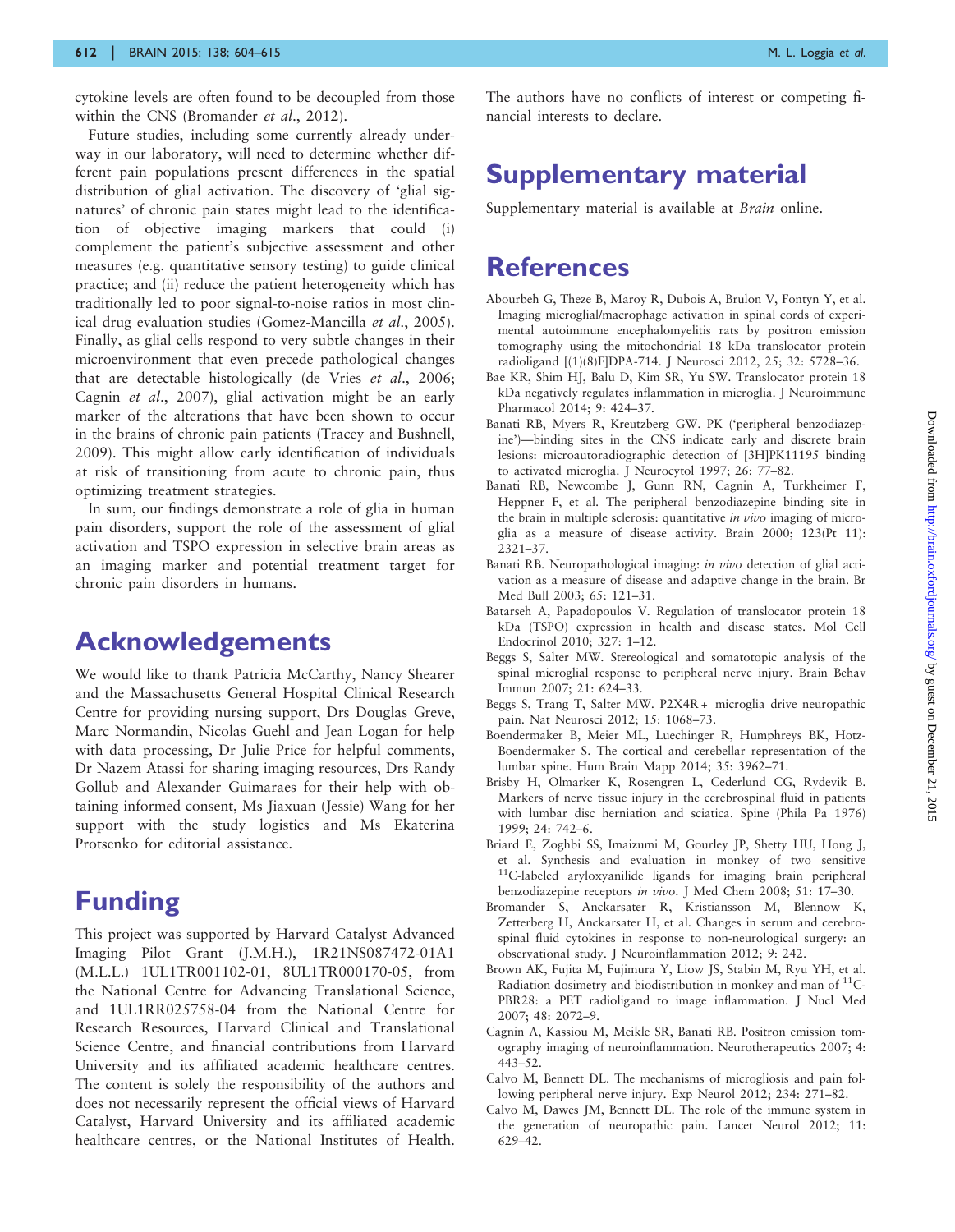- <span id="page-9-0"></span>Catana C, Procissi D, Wu Y, Judenhofer MS, Qi J, Pichler BJ, et al. Simultaneous in vivo positron emission tomography and magnetic resonance imaging. Proc Natl Acad Sci USA 2008; 105: 3705–10.
- Cosenza-Nashat M, Zhao ML, Suh HS, Morgan J, Natividad R, Morgello S, et al. Expression of the translocator protein of 18 kDa by microglia, macrophages and astrocytes based on immunohistochemical localization in abnormal human brain. Neuropathol Appl Neurobiol 2009; 35: 306–28.
- Chen MK, Baidoo K, Verina T, Guilarte TR. Peripheral benzodiazepine receptor imaging in CNS demyelination: functional implications of anatomical and cellular localization. Brain 2004; 127(Pt 6): 1379–92.
- Chen G, Park CK, Xie RG, Berta T, Nedergaard M, Ji RR. Connexin-43 induces chemokine release from spinal cord astrocytes to maintain late-phase neuropathic pain in mice. Brain 2014; 137(Pt 8): 2193–209.
- Chen MK, Guilarte TR. Imaging the peripheral benzodiazepine receptor response in central nervous system demyelination and remyelination. Toxicol Sci 2006; 91: 532–9.
- Coull JA, Beggs S, Boudreau D, Boivin D, Tsuda M, Inoue K, et al. BDNF from microglia causes the shift in neuronal anion gradient underlying neuropathic pain. Nature 2005; 438: 1017–21.
- Dale AM, Fischl B, Sereno MI. Cortical surface-based analysis. I. Segmentation and surface reconstruction. Neuroimage 1999; 9: 179–94.
- Del Valle L, Schwartzman RJ, Alexander G. Spinal cord histopathological alterations in a patient with longstanding complex regional pain syndrome. Brain Behav Immun 2009; 23: 85–91.
- Echeverry S, Shi XQ, Zhang J. Characterization of cell proliferation in rat spinal cord following peripheral nerve injury and the relationship with neuropathic pain. Pain 2008; 135: 37–47.
- Eidson LN, Murphy AZ. Blockade of Toll-like receptor 4 attenuates morphine tolerance and facilitates the pain relieving properties of morphine. J Neurosci 2013; 33: 15952–63.
- Ferrini F, Trang T, Mattioli TA, Laffray S, Del'Guidice T, Lorenzo LE, et al. Morphine hyperalgesia gated through microglia-mediated disruption of neuronal Cl(-) homeostasis. Nat Neurosci 2013; 16: 183–92.
- Friston K. Introduction: experimental design and statistical parametric mapping. In: Frackowiak RSJ, Ashburner JT, Penny WD, Zeki S, Friston K, Frith CD, et al. editors. Human brain function. London, UK: Academic Press; 2003.
- Fujita M, Mahanty S, Zoghbi SS, Ferraris Araneta MD, Hong J, Pike VW, et al. PET reveals inflammation around calcified Taenia solium granulomas with perilesional edema. PLoS One 2013; 8: e74052.
- Gehrmann J, Matsumoto Y, Kreutzberg GW. Microglia: intrinsic immuneffector cell of the brain. Brain Res Brain Res Rev 1995; 20: 269–87.
- Geisser ME, Roth RS, Robinson ME. Assessing depression among persons with chronic pain using the Center for Epidemiological Studies-Depression Scale and the Beck Depression Inventory: a comparative analysis. Clin J Pain 1997; 13: 163–70.
- Gomez-Mancilla B, Marrer E, Kehren J, Kinnunen A, Imbert G, Hillebrand R, et al. Central nervous system drug development: an integrative biomarker approach toward individualized medicine. NeuroRx 2005; 2: 683–95.
- Gulyas B, Makkai B, Kasa P, Gulya K, Bakota L, Varszegi S, et al. A comparative autoradiography study in post mortem whole hemisphere human brain slices taken from Alzheimer patients and agematched controls using two radiolabelled DAA1106 analogues with high affinity to the peripheral benzodiazepine receptor (PBR) system. Neurochem Int 2009; 54: 28–36.
- Guo W, Wang H, Watanabe M, Shimizu K, Zou S, LaGraize SC, et al. Glial-cytokine-neuronal interactions underlying the mechanisms of persistent pain. J Neurosci 2007; 27: 6006–18.
- Hains BC, Waxman SG. Activated microglia contribute to the maintenance of chronic pain after spinal cord injury. J Neurosci 2006; 26: 4308–17.
- Hernstadt H, Wang S, Lim G, Mao J. Spinal translocator protein (TSPO) modulates pain behavior in rats with CFA-induced monoarthritis. Brain Res 2009; 1286: 42–52.
- Hirvonen J, Kreisl WC, Fujita M, Dustin I, Khan O, Appel S, et al. Increased in vivo expression of an inflammatory marker in temporal lobe epilepsy. J Nuclear Med 2012; 53: 234–40.
- Imaizumi M, Kim HJ, Zoghbi SS, Briard E, Hong J, Musachio JL, et al. PET imaging with  $^{11}$ C-PBR28 can localize and quantify upregulated peripheral benzodiazepine receptors associated with cerebral ischemia in rat. Neurosci Lett 2007; 411: 200–5.
- Izquierdo-Garcia D, Hansen AE, Förster S, Benoit D, Schachoff S, Fürst S, et al. An SPM8-based approach for attenuation correction combining segmentation and non-rigid template formation: application to simultaneous PET/MR brain imaging. J Nucl Med 2014; 55: 1825–30.
- Ji RR, Berta T, Nedergaard M. Glia and pain: Is chronic pain a gliopathy? Pain 2013; 154(Suppl 1): S10–28.
- Ji RR, Kawasaki Y, Zhuang ZY, Wen YR, Decosterd I. Possible role of spinal astrocytes in maintaining chronic pain sensitization: review of current evidence with focus on bFGF/JNK pathway. Neuron Glia Biol 2006; 2: 259–69.
- Ji B, Maeda J, Sawada M, Ono M, Okauchi T, Inaji M, et al. Imaging of peripheral benzodiazepine receptor expression as biomarkers of detrimental versus beneficial glial responses in mouse models of Alzheimer's and other CNS pathologies. J Neurosci 2008; 28: 12255–67.
- Ji RR, Suter MR. p38 MAPK, microglial signaling, and neuropathic pain. Mol Pain 2007; 3: 33.
- Kadetoff D, Lampa J, Westman M, Andersson M, Kosek E. Evidence of central inflammation in fibromyalgia-increased cerebrospinal fluid interleukin-8 levels. J Neuroimmunol 2012; 242: 33–8.
- Kawasaki Y, Zhang L, Cheng JK, Ji RR. Cytokine mechanisms of central sensitization: distinct and overlapping role of interleukin-1beta, interleukin-6, and tumor necrosis factor-alpha in regulating synaptic and neuronal activity in the superficial spinal cord. J Neurosci 2008; 28: 5189–94.
- Kreisl WC, Fujita M, Fujimura Y, Kimura N, Jenko KJ, Kannan P, et al. Comparison of [(11)C]-(R)-PK 11195 and [(11)C]PBR28, two radioligands for translocator protein (18 kDa) in human and monkey: Implications for positron emission tomographic imaging of this inflammation biomarker. Neuroimage 2010; 49: 2924–32.
- Kreisl WC, Jenko KJ, Hines CS, Lyoo CH, Corona W, Morse CL, et al. A genetic polymorphism for translocator protein 18 kDa affects both in vitro and in vivo radioligand binding in human brain to this putative biomarker of neuroinflammation. J Cereb Blood Flow Metab 2013; 33: 53–8.
- Kuhlmann AC, Guilarte TR. Cellular and subcellular localization of peripheral benzodiazepine receptors after trimethyltin neurotoxicity. J Neurochem 2000; 74: 1694–704.
- Landry RP, Jacobs VL, Romero-Sandoval EA, DeLeo JA. Propentofylline, a CNS glial modulator does not decrease pain in post-herpetic neuralgia patients: in vitro evidence for differential responses in human and rodent microglia and macrophages. Exp Neurol 2012; 234: 340–50.
- Leblanc BW, Zerah ML, Kadasi LM, Chai N, Saab CY. Minocycline injection in the ventral posterolateral thalamus reverses microglial reactivity and thermal hyperalgesia secondary to sciatic neuropathy. Neurosci Lett 2011; 498: 138–42.
- Ledeboer A, Sloane EM, Milligan ED, Frank MG, Mahony JH, Maier SF, et al. Minocycline attenuates mechanical allodynia and proinflammatory cytokine expression in rat models of pain facilitation. Pain 2005; 115: 71–83.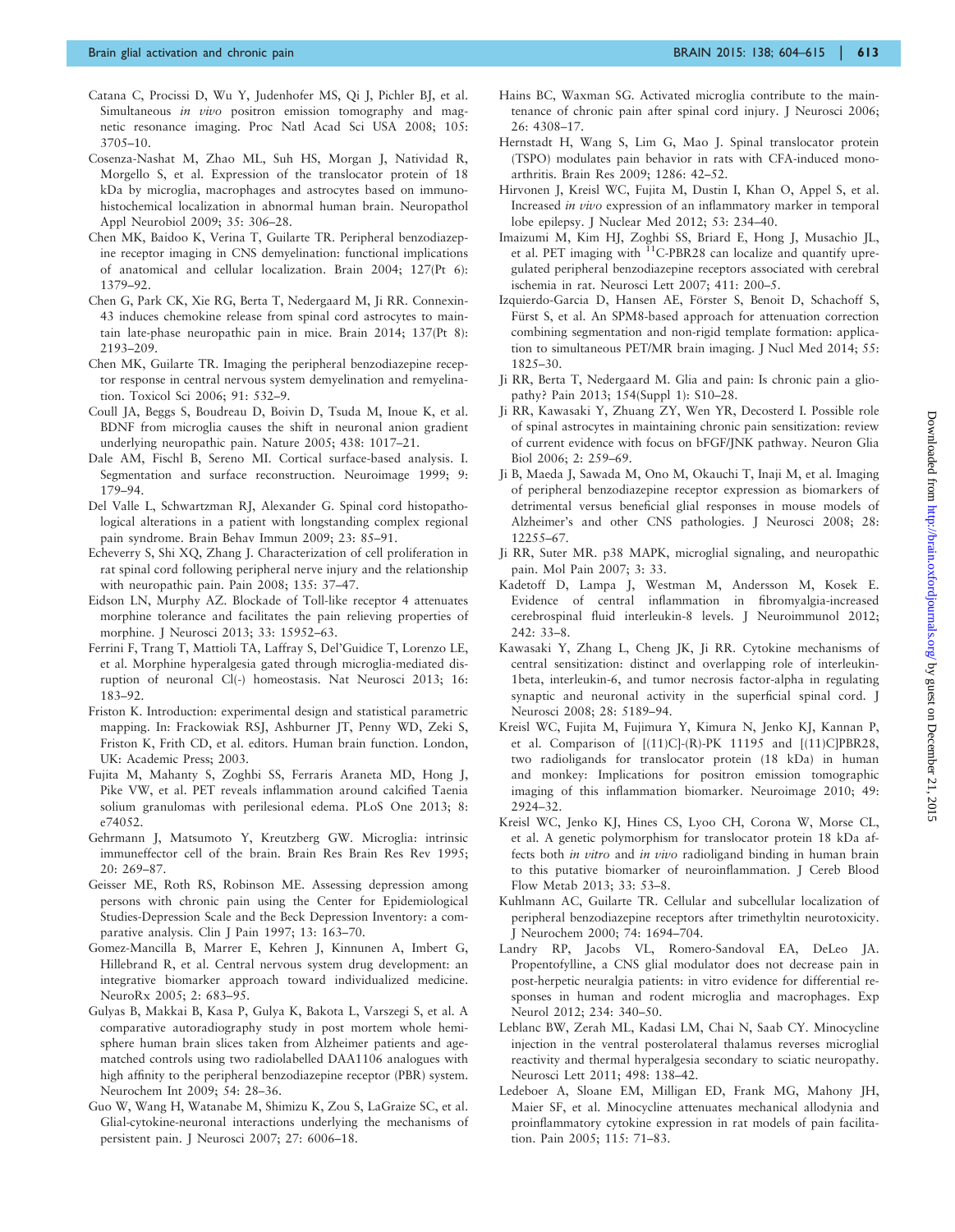- <span id="page-10-0"></span>Liu L, Rudin M, Kozlova EN. Glial cell proliferation in the spinal cord after dorsal rhizotomy or sciatic nerve transection in the adult rat. Exp Brain Res 2000; 131: 64–73.
- Liu X, Li W, Dai L, Zhang T, Xia W, Liu H, et al. Early repeated administration of progesterone improves the recovery of neuropathic pain and modulates spinal 18kDa-translocator protein (TSPO) expression. J Steroid Biochem Mol Biol 2014; 143: 130–40.
- Loggia ML, Edwards RR, Kim J, Vangel MG, Wasan AD, Gollub RL, et al. Disentangling linear and nonlinear brain responses to evoked deep tissue pain. Pain 2012; 153: 2140–51.
- Maeda J, Higuchi M, Inaji M, Ji B, Haneda E, Okauchi T, et al. Phase-dependent roles of reactive microglia and astrocytes in nervous system injury as delineated by imaging of peripheral benzodiazepine receptor. Brain Res 2007; 1157: 100–11.
- Martin A, Boisgard R, Theze B, Van Camp N, Kuhnast B, Damont A, et al. Evaluation of the PBR/TSPO radioligand [(18)F]DPA-714 in a rat model of focal cerebral ischemia. J Cereb Blood Flow Metab 2010; 30: 230–41.
- Martinez V, Szekely B, Lemarie J, Martin F, Gentili M, Ben Ammar S, et al. The efficacy of a glial inhibitor, minocycline, for preventing persistent pain after lumbar discectomy: a randomized, double-blind, controlled study. Pain 2013; 154: 1197–203.
- Mattioli TA, Milne B, Cahill CM. Ultra-low dose naltrexone attenuates chronic morphine-induced gliosis in rats. Mol Pain 2010; 6: 22.
- Meller ST, Dykstra C, Grzybycki D, Murphy S, Gebhart GF. The possible role of glia in nociceptive processing and hyperalgesia in the spinal cord of the rat. Neuropharmacology 1994; 33: 1471–8.
- Melzack R. The short-form McGill Pain questionnaire. Pain 1987; 30: 191–7.
- Mika J. Modulation of microglia can attenuate neuropathic pain symptoms and enhance morphine effectiveness. Pharmacol Rep 2008; 60: 297–307.
- Nichols TE, Holmes AP. Nonparametric permutation tests for functional neuroimaging: a primer with examples. Hum Brain Mapp  $2002 \cdot 15 \cdot 1 - 25$
- Okada-Ogawa A, Suzuki I, Sessle BJ, Chiang CY, Salter MW, Dostrovsky JO, et al. Astroglia in medullary dorsal horn (trigeminal spinal subnucleus caudalis) are involved in trigeminal neuropathic pain mechanisms. J Neurosci 2009; 29: 11161–71.
- Owen DR, Yeo AJ, Gunn RN, Song K, Wadsworth G, Lewis A, et al. An 18-kDa translocator protein (TSPO) polymorphism explains differences in binding affinity of the PET radioligand PBR28. J Cereb Blood Flow Metab 2012; 32: 1–5.
- Papadopoulos V, Baraldi M, Guilarte TR, Knudsen TB, Lacapere JJ, Lindemann P, et al. Translocator protein (18kDa): new nomenclature for the peripheral-type benzodiazepine receptor based on its structure and molecular function. Trends Pharmacol Sci 2006; 27: 402–9.
- Pekny M, Pekna M. Astrocyte reactivity and reactive astrogliosis: costs and benefits. Physiol Rev 2014; 94: 1077–98.
- Pekny M, Wilhelmsson U, Pekna M. The dual role of astrocyte activation and reactive gliosis. Neurosci Lett 2014; 565: 30–8.
- Raghavendra V, Tanga F, DeLeo JA. Inhibition of microglial activation attenuates the development but not existing hypersensitivity in a rat model of neuropathy. J Pharmacol Exp Ther 2003; 306: 624–30.
- Ren K, Dubner R. Interactions between the immune and nervous systems in pain. Nat Med 2010; 16: 1267–76.
- Rojas S, Martin A, Arranz MJ, Pareto D, Purroy J, Verdaguer E, et al. Imaging brain inflammation with [(11)C]PK11195 by PET and induction of the peripheral-type benzodiazepine receptor after transient focal ischemia in rats. J Cereb Blood Flow Metab 2007; 27: 1975–86.
- Rolls A, Shechter R, Schwartz M. The bright side of the glial scar in CNS repair. Nat Rev Neurosci 2009; 10: 235–41.
- Rupprecht R, Papadopoulos V, Rammes G, Baghai TC, Fan J, Akula N, et al. Translocator protein (18 kDa) (TSPO) as a

therapeutic target for neurological and psychiatric disorders. Nat Rev Drug Discov 2010; 9: 971–88.

- Rupprecht R, Rammes G, Eser D, Baghai TC, Schule C, Nothdurfter C, et al. Translocator protein (18 kD) as target for anxiolytics without benzodiazepine-like side effects. Science 2009; 325: 490–3.
- Shao X, Wang X, English SJ, Desmond T, Sherman PS, Quesada CA, et al. Imaging of carrageenan-induced local inflammation and adjuvant-induced systemic arthritis with [(11)C]PBR28 PET. Nucleic Med Biol 2013; 40: 906–11.
- Shi Y, Gelman BB, Lisinicchia JG, Tang SJ. Chronic-pain-associated astrocytic reaction in the spinal cord dorsal horn of human immunodeficiency virus-infected patients. J Neurosci 2012; 32: 10833–40.
- Smith SM, Jenkinson M, Woolrich MW, Beckmann CF, Behrens TE, Johansen-Berg H, et al. Advances in functional and structural MR image analysis and implementation as FSL. Neuroimage 2004; 23(Suppl 1): S208–19.
- Smith SM, Nichols TE. Threshold-free cluster enhancement: addressing problems of smoothing, threshold dependence and localisation in cluster inference. Neuroimage 2009; 44: 83–98.
- Vowinckel E, Reutens D, Becher B, Verge G, Evans A, Owens T, et al. PK11195 binding to the peripheral benzodiazepine receptor as a marker of microglia activation in multiple sclerosis and experimental autoimmune encephalomyelitis. J Neurosci Res 1997; 50: 345–53.
- de Vries EF, Dierckx RA, Klein HC. Nuclear imaging of inflammation in neurologic and psychiatric disorders. Curr Clin Pharmacol 2006; 1: 229–42.
- Tracey I, Bushnell MC. How neuroimaging studies have challenged us to rethink: is chronic pain a disease? J Pain 2009; 10: 1113–20.
- Tsuda M, Shigemoto-Mogami Y, Koizumi S, Mizokoshi A, Kohsaka S, Salter MW, et al. P2X4 receptors induced in spinal microglia gate tactile allodynia after nerve injury. Nature 2003; 424: 778–83.
- Turner JA, Romano JM. Self-report screening measures for depression in chronic pain patients. J Clin Psychol 1984; 40: 909–13.
- Uceyler N, Sommer C. Cytokine-related and histological biomarkers for neuropathic pain assessment. Pain Manag 2012; 2: 391–8.
- Venneti S, Wang G, Wiley CA. Activated macrophages in HIV encephalitis and a macaque model show increased [3H](R)-PK11195 binding in a PI3-kinase-dependent manner. Neurosci Lett 2007; 426: 117–22.
- Verge GM, Milligan ED, Maier SF, Watkins LR, Naeve GS, Foster AC. Fractalkine (CX3CL1) and fractalkine receptor (CX3CR1) distribution in spinal cord and dorsal root ganglia under basal and neuropathic pain conditions. Eur J Neurosci 2004; 20: 1150–60.
- Wang M, Wang X, Zhao L, Ma W, Rodriguez IR, Fariss RN, et al. Macroglia-microglia interactions via TSPO signaling regulates microglial activation in the mouse retina. J Neurosci 2014; 34: 3793–806.
- Watkins LR, Hutchinson MR, Johnson KW. Commentary on Landry et al.: "Propentofylline, a CNS glial modulator, does not decrease pain in post-herpetic neuralgia patients: in vitro evidence for differential responses in human and rodent microglia and macrophages". Exp Neurol 2012; 234: 351–3.
- Watkins LR, Hutchinson MR, Ledeboer A, Wieseler-Frank J, Milligan ED, Maier SF. Norman Cousins Lecture. Glia as the "bad guys": implications for improving clinical pain control and the clinical utility of opioids. Brain Behav Immun 2007; 21: 131–46.
- Watkins LR, Hutchinson MR, Rice KC, Maier SF. The "toll" of opioid-induced glial activation: improving the clinical efficacy of opioids by targeting glia. Trends Pharmacol Sci 2009; 30: 581–91.
- Watkins LR, Martin D, Ulrich P, Tracey KJ, Maier SF. Evidence for the involvement of spinal cord glia in subcutaneous formalin induced hyperalgesia in the rat. Pain 1997; 71: 225–35.
- Wei XH, Wei X, Chen FY, Zang Y, Xin WJ, Pang RP, et al. The upregulation of translocator protein (18 kDa) promotes recovery from neuropathic pain in rats. J Neurosci 2013; 33: 1540–51.